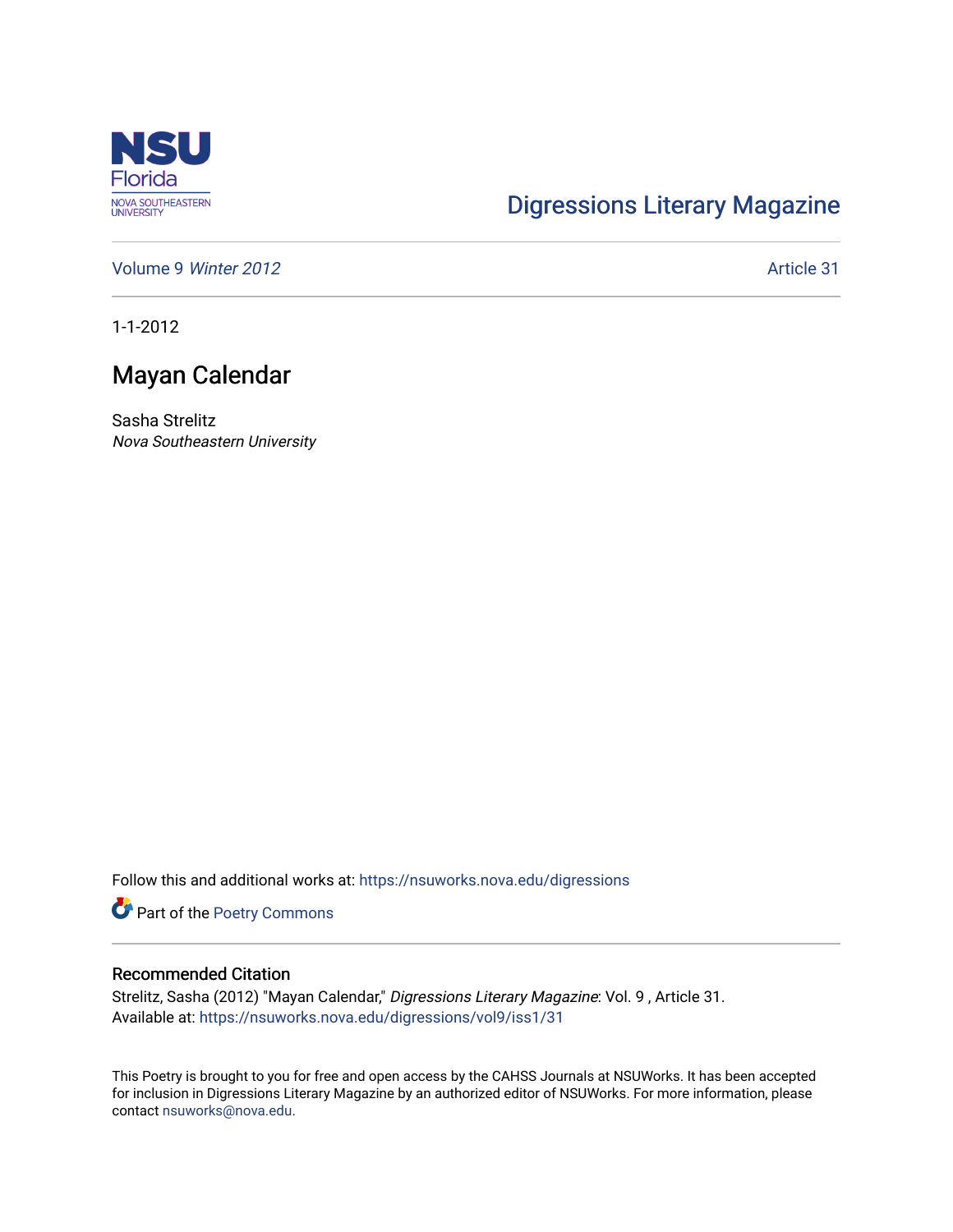## **Mayan Calendar**

*Sasha Strelitz*

We were dancing 'round the pyramid, In the light of a full, Blue moon— We prayed for Signs. Seven days later— We saw It. In the mouth of a dead snake— A goblet made of silver. Which was not rare, But this silver was etched with strange designs. The Man studied them, And babbled about ancient myths.

The Woman, ensorcelled— Suddenly said:

"This is desired by men beyond the horizon— Beyond this sacred husk of land. They will come for it; they obsess. Beware! For rage burns brightest in their eyes— A vehement passion.

"The Gods––they revere it. It is a magic unknown to them. Beware.

"On the next Blue moon, Amidst the setting Sun, Lay it in the Earth. And allow yourself. Consume the Spirit of the Vine, Purge.